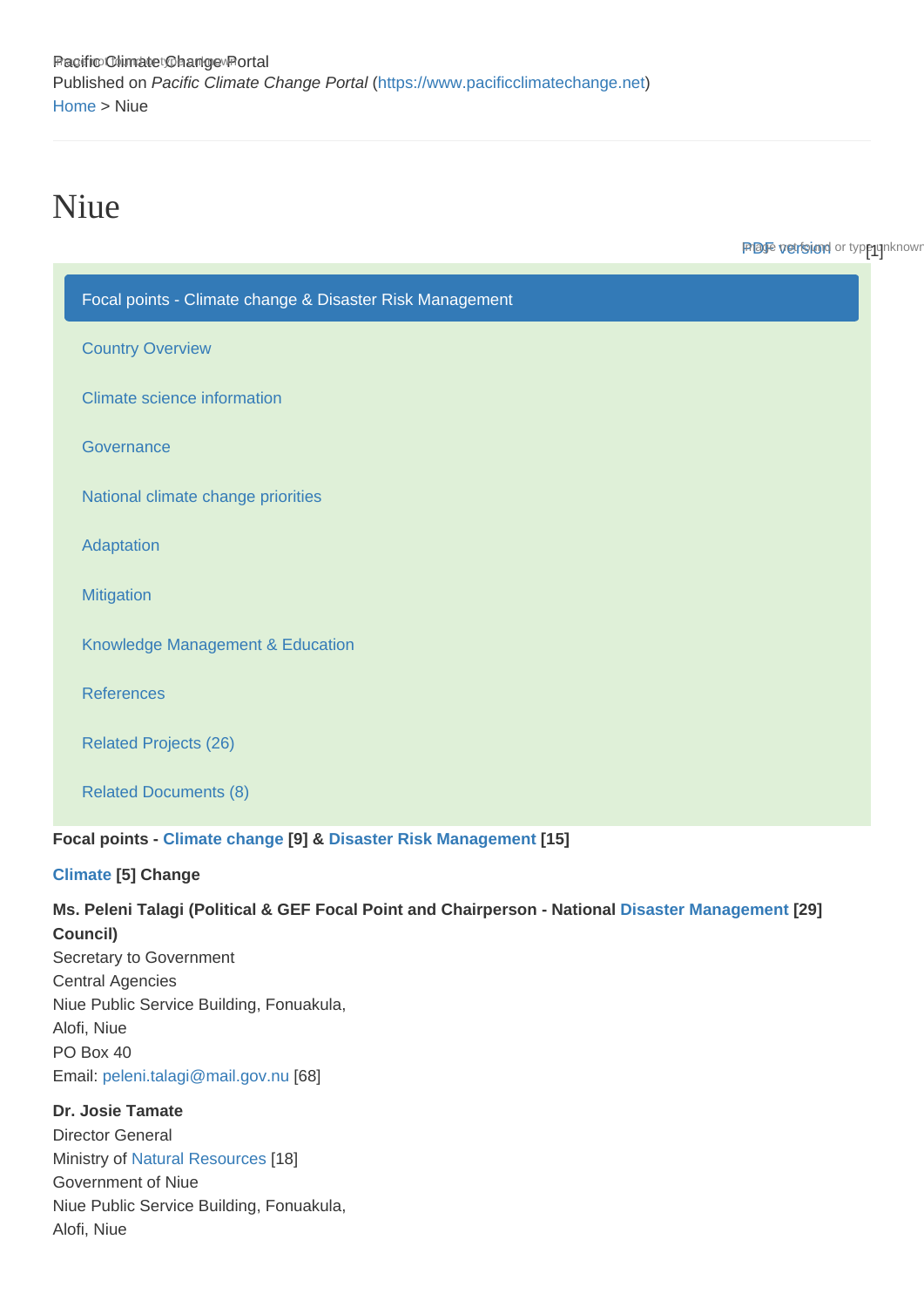## Tel: (683) 4047 Email: [josie.tamate@mail.gov.nu](mailto:josie.tamate@mail.gov.nu) [69]

Mr. Haden Talagi (GEF Operational Focal Point) **Director** [Environment](https://www.pacificclimatechange.net/glossary/letter_e#Environment) [21] Department Ministry of Natural Resources Government of Niue Hanan Airport, Alofi, Niue Tel: (683) 4011/4021 Mob: (683) 5277 Email: [haden.talagi@mail.gov.nu](mailto:haden.talagi@mail.gov.nu) [70]

Ms. Rosslyn Pulehetoa-Mitiepo **Director** Niue Meteorological Service Government of Niue Hanan Airport, Alofi, Niue Tel: (683) 4600 Mob: (683) 6666 Email: [rossy.mitiepo@mail.gov.nu](mailto:rossy.mitiepo@mail.gov.nu) [71]

Ms. Charlotte Pihigia [Climate Change](https://www.pacificclimatechange.net/glossary/letter_c#Climate_Change) [9] Officer [Environment](https://www.pacificclimatechange.net/glossary/letter_e#Environment) [21] Department Government of Niue Ministry of [Natural Resources](https://www.pacificclimatechange.net/glossary/letter_n#Natural_resources) [18] Government of Niue Hanan Airport, Alofi, Niue Tel: (683) 4021 Email: [charlotte.pihigia@mail.gov.nu](mailto:charlotte.pihigia@mail.gov.nu) [72]

#### [Disaster Risk Management](https://www.pacificclimatechange.net/glossary/letter_d#Disaster_Risk_Management) [15]

Mr. Timothy Wilson Niue Chief of Police Ministry of [Infrastructure](https://www.pacificclimatechange.net/glossary/letter_i#Infrastructure) [43] National [Disaster Management](https://www.pacificclimatechange.net/glossary/letter_d#Disaster_Management) [29] Council Police Department Central Agencies Alofi, Niue Tel: (683) 4333 Email: [timothy.wilson@mail.gov.nu](mailto:timothy.wilson@mail.gov.nu) [73]

Mr. Robin Hekau Manager National [Disaster Management](https://www.pacificclimatechange.net/glossary/letter_d#Disaster_Management) [29] Council Police Department Central Agencies Alofi, Niue Tel: (683) 4333

Ms. Emi Hipa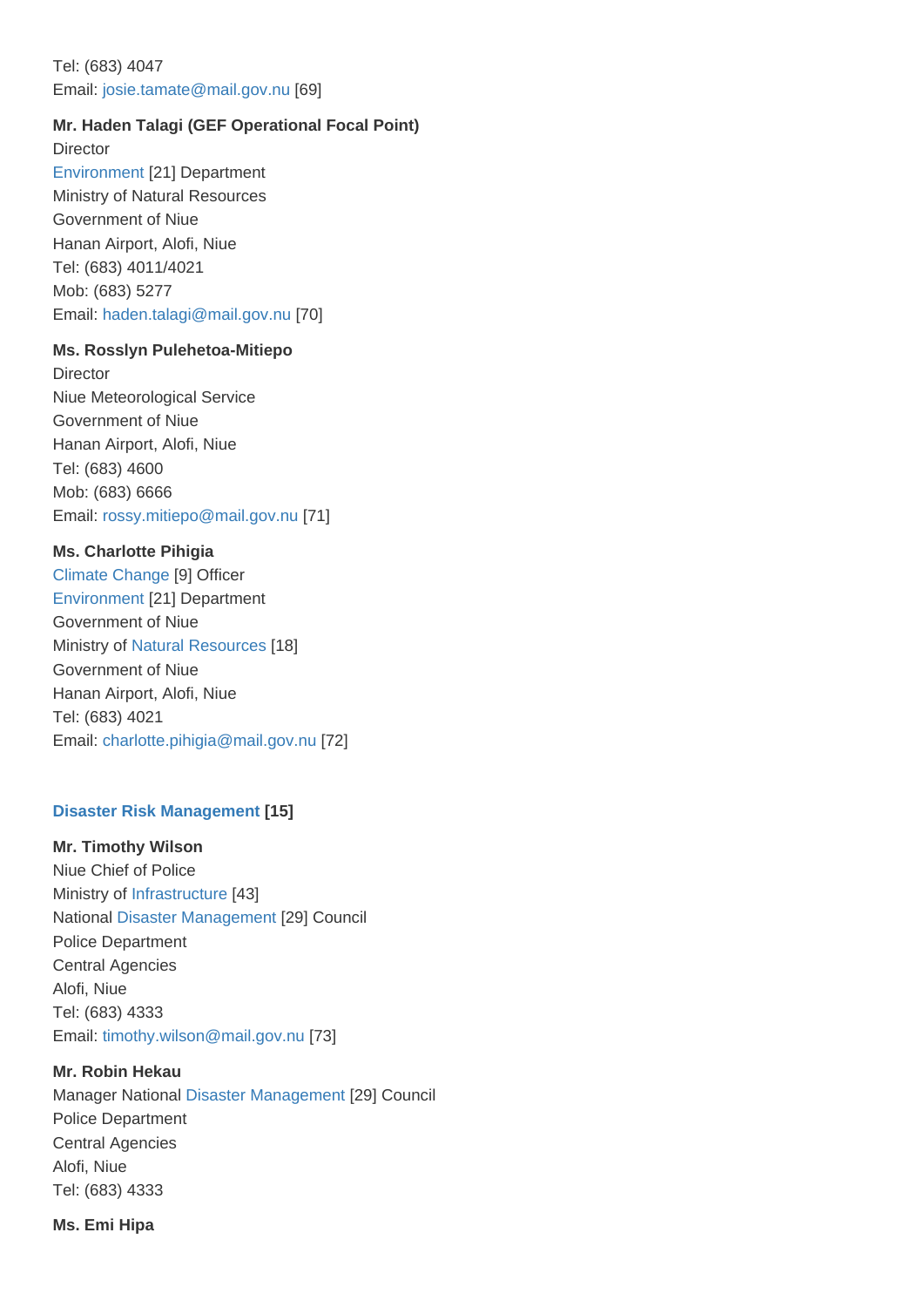Head of External Affairs, Premiers Department Alofi Niue Tel: (683) 4200 Fax: (683) 4151

Green [Climate](https://www.pacificclimatechange.net/glossary/letter_c#Climate) [5] Fund (GCF) NDA Office

Ms. Felicia Talagi **Director** Project Management and Coordination Unit GCD-NDA Office Central Agencies Alofi, Niue Tel: (683) 4159 Mob: (683) 5727

Date Updated: May 2022



## Key Policy Documents

[Government of Niue: National climate change policy \[Report\]](https://www.pacificclimatechange.net/node/4762) [110] [Nationally Determined Contributions: Niue](https://www.pacificclimatechange.net/node/23229) [113] [Niue's Joint National Action Plan for Disaster Risk Management and Climate Change](https://www.pacificclimatechange.net/node/10100) [112] [Niue Initial national communication under the United Nations Framework Convention on Climate Change](https://www.pacificclimatechange.net/node/22858)  [\(UNFCCC\)](https://www.pacificclimatechange.net/node/22858) [111] [Niue and the Secretariat of the Pacific Community Joint Country Strategy 2009–2013: in support of Niue's](https://www.pacificclimatechange.net/node/4918) 

[National Strategic Plan 2009–2013](https://www.pacificclimatechange.net/node/4918) [114]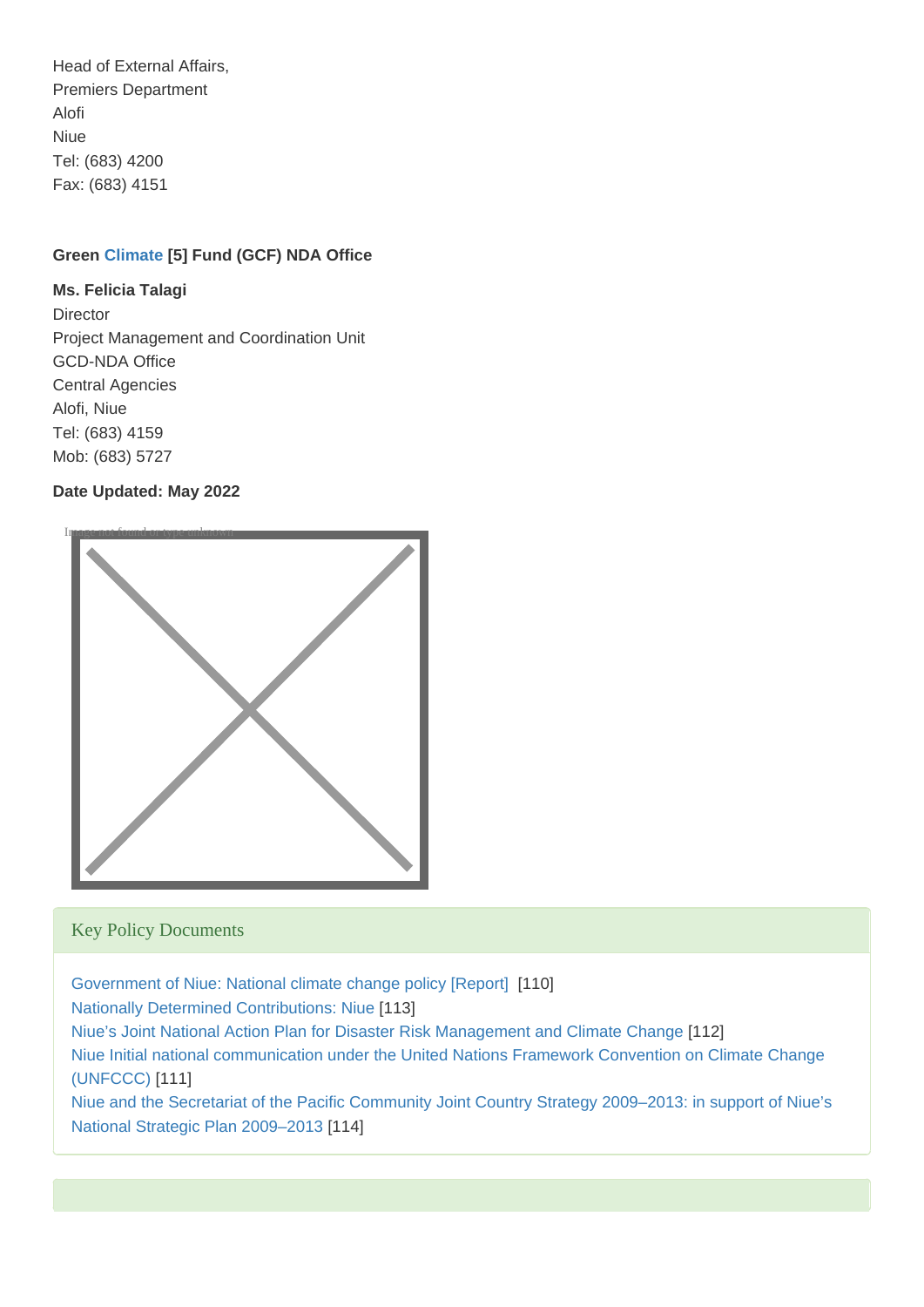#### Recent Documents

[Government of Niue: National climate change policy \[Report\]](https://www.pacificclimatechange.net/node/4762) [110] [Niue Initial national communication under the United Nations Framework Convention on Climate Change](https://www.pacificclimatechange.net/node/22858)  [\(UNFCCC\)](https://www.pacificclimatechange.net/node/22858) [111] [Niue's Joint National Action Plan for Disaster Risk Management and Climate Change](https://www.pacificclimatechange.net/node/10100) [112]

#### Recent Projects

[Republic of Korea: Pacific Islands Climate Prediction Services Project](https://www.pacificclimatechange.net/node/9475) [84] [PACC+ Australia - UNDP-SPREP Partnership Programme for the Pacific Adaptation to Climate Change](https://www.pacificclimatechange.net/node/9493) [85] [Pacific Islands Energy Policy and Strategic Action Planning](https://www.pacificclimatechange.net/node/9504) [86]

# **Puged by Drup 3. class="block-title">Footer** Source URL: https://www.pacificclimatechange.net/country/niue

Links<br>We'd love to hear from you. Please complete our [FEEDBACK form](https://docs.google.com/forms/d/11OrIHNIWuk_RFRfwHWoAqCBwRzl1rfVc9B1ynvXYVVU/viewform?c=0&w=1). [2] Geopy: ghtw 2020 ic Clanitie Change. net gloss Browletter\_a#Agriculture Pacific Regional Environment [3] https://www.parkEd)matechange.net/glossary/letter\_t#Tourism [1] https://www.pacificclimatechange.net/printpdf/printpdf/55 [4] https://www.pacificclimatechange.net/glossary/letter\_g#GDP [5] https://www.pacificclimatechange.net/glossary/letter\_c#Climate [6] https://www.pacificclimatechange.net/glossary/letter\_t#Tsunami [7] https://www.pacificclimatechange.net/glossary/letter\_w#Water [8] https://www.pacificclimatechange.net/glossary/letter\_c#Cyclone [9] https://www.pacificclimatechange.net/glossary/letter\_c#Climate\_Change [10] https://www.pacificclimatechange.net/glossary/letter\_p#Policy [11] https://www.pacificclimatechange.net/glossary/letter\_s#Sustainable\_development [12] https://www.pacificclimatechange.net/glossary/letter\_a#Adaptation [13] https://www.pacificclimatechange.net/glossary/letter\_m#Mitigation [14] https://www.pacificclimatechange.net/glossary/letter\_g#Governance [15] https://www.pacificclimatechange.net/glossary/letter\_d#Disaster\_Risk\_Management [16] https://www.pacificclimatechange.net/glossary/letter\_d#Development [17] https://www.pacificclimatechange.net/glossary/letter\_c#Culture [18] https://www.pacificclimatechange.net/glossary/letter\_n#Natural\_resources [19] https://www.pacificclimatechange.net/glossary/letter\_t#Transport [20] https://www.pacificclimatechange.net/glossary/letter\_m#Meteorology [21] https://www.pacificclimatechange.net/glossary/letter\_e#Environment [22] https://www.pacificclimatechange.net/glossary/letter\_n#National\_communication [23] https://www.pacificclimatechange.net/glossary/letter\_g#Greenhouse\_gas [24] http://192.168.10.41/document/niue%E2%80%99s-joint-national-action-plan-disaster-risk-management-andclimate-change [25] https://www.pacificclimatechange.net/glossary/letter\_c#Communications [26] https://www.pacificclimatechange.net/glossary/letter\_r#Recovery [27] https://www.pacificclimatechange.net/glossary/letter\_s#Storm [28] https://www.pacificclimatechange.net/glossary/letter\_p#Pandemic [29] https://www.pacificclimatechange.net/glossary/letter\_d#Disaster\_Management

[30] https://www.pacificclimatechange.net/glossary/letter\_h#Hazards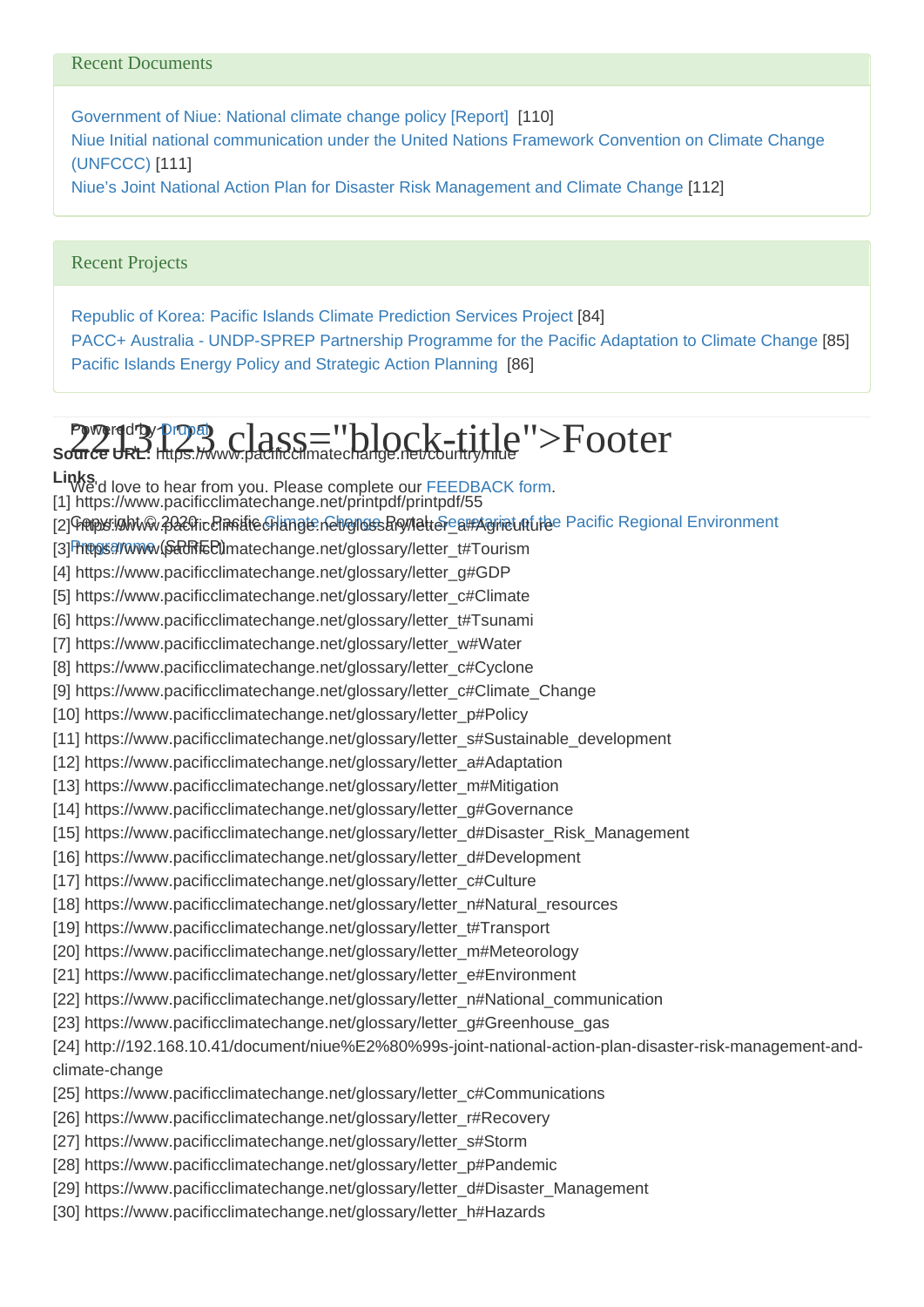[31] https://www.pacificclimatechange.net/glossary/letter\_e#Emergency\_Operations\_Centre [32] https://www.pacificclimatechange.net/glossary/letter\_r#Response [33] https://www.pacificclimatechange.net/glossary/letter\_r#Relief [34] https://www.pacificclimatechange.net/glossary/letter\_d#Disaster\_Risk\_Reduction [35] https://www.pacificclimatechange.net/glossary/letter\_e#Economic\_development [36] https://www.pacificclimatechange.net/glossary/letter\_p#Planning [37] https://www.pacificclimatechange.net/glossary/letter\_p#Policies [38] https://www.pacificclimatechange.net/glossary/letter\_m#Measures [39] https://www.pacificclimatechange.net/glossary/letter\_p#Public\_Awareness [40] https://www.pacificclimatechange.net/glossary/letter\_y#Youth [41] https://www.pacificclimatechange.net/glossary/letter\_r#REDD [42] https://www.pacificclimatechange.net/glossary/letter\_c#CDM [43] https://www.pacificclimatechange.net/glossary/letter\_i#Infrastructure [44] https://www.pacificclimatechange.net/glossary/letter\_f#Forestry [45] https://www.pacificclimatechange.net/glossary/letter\_f#Fisheries [46] https://www.pacificclimatechange.net/glossary/letter\_e#Energy\_efficiency [47] https://www.pacificclimatechange.net/glossary/letter\_s#Security [48] https://www.pacificclimatechange.net/glossary/letter\_p#Preparedness [49] https://www.pacificclimatechange.net/glossary/letter\_e#Exclusive\_Economic\_Zone [50] https://www.pacificclimatechange.net/glossary/letter\_b#Bureau\_of\_Meteorology [51] https://www.pacificclimatechange.net/glossary/letter\_d#Drought [52] https://www.pacificclimatechange.net/glossary/letter\_o#Ocean\_acidification [53] https://www.pacificclimatechange.net/glossary/letter\_e#Education [54] https://www.pacificclimatechange.net/glossary/letter\_v#Vulnerability [55] http://pacificclimatechange.net/index.php/component/seoglossary/glossary/42/Climate?Itemid=569 [56] https://www.pacificclimatechange.net/glossary/letter\_c#Capacity\_building [57] https://www.pacificclimatechange.net/glossary/letter\_c#Community\_Awareness [58] https://www.pacificclimatechange.net/glossary/letter\_m#Monitoring [59] https://www.pacificclimatechange.net/glossary/letter\_f#Food\_Security [60] https://www.pacificclimatechange.net/glossary/letter\_s#Sink [61] https://www.pacificclimatechange.net/glossary/letter\_c#CO2 [62] https://www.pacificclimatechange.net/glossary/letter\_t#Technological [63] https://www.pacificclimatechange.net/glossary/letter\_a#Air\_Transportation [64] https://www.pacificclimatechange.net/glossary/letter\_a#Abatement [65] https://www.pacificclimatechange.net/glossary/letter\_m#Methane [66] https://www.pacificclimatechange.net/glossary/letter\_c#CH4 [67] http://www4.unfccc.int/submissions/INDC/Published%20Documents/Niue/1/Niue%20INDC%20Final.pdf [68] mailto:peleni.talagi@mail.gov.nu [69] mailto:josie.tamate@mail.gov.nu [70] mailto:haden.talagi@mail.gov.nu [71] mailto:rossy.mitiepo@mail.gov.nu [72] mailto:charlotte.pihigia@mail.gov.nu [73] mailto:timothy.wilson@mail.gov.nu [74] http://pacificclimatechange.net/index.php/component/seoglossary/glossary/42/Climate?Itemid=830 [75] https://www.pacificclimatechange.net/glossary/letter\_s#Secretariat\_of\_the\_Pacific\_Community [76] http://pacificclimatechange.net/index.php/component/seoglossary/glossary/3/Adaptation?Itemid=830 [77] http://pacificclimatechange.net/index.php/component/seoglossary/glossary/68/Disaster?Itemid=830 [78] http://pacificclimatechange.net/index.php/component/seoglossary/glossary/162/Risk?Itemid=830 [79] http://www.preventionweb.net/files/28164\_nationalactionplanforniuedrmcc2012.pdf [80] http://www.spc.int/prism/country/nu/stats/